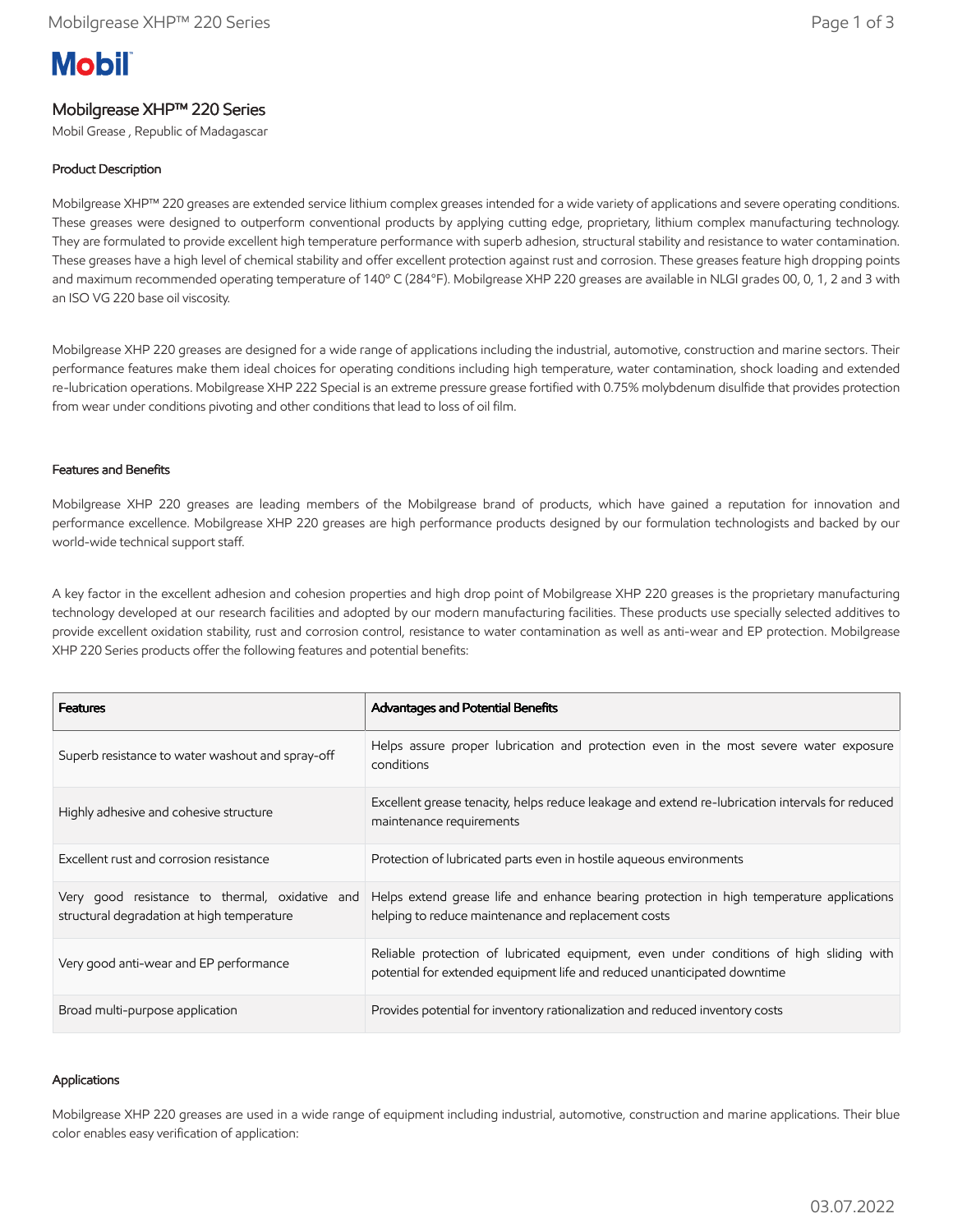## Mobilgrease XHP™ 220 Series Page 2 of 3

Mobilgrease XHP 005 and 220 are softer, high-temperature greases recommended by ExxonMobil for centralized grease application systems, gear lubrication, and where extreme-cold-temperature pumpability is important.

Mobilgrease XHP 221 is recommended by ExxonMobil for use in industrial and marine applications, chassis components and farm equipment. It provides excellent low temperature performance.

Mobilgrease XHP 222 is recommended by ExxonMobil for industrial and marine applications, chassis components and farm equipment. Its sticky formulation stays in applications longer.

Mobilgrease XHP 223 is recommended by ExxonMobil for applications where good high temperature and anti-leakage properties are required. It is particularly recommended for severe truck wheel bearing applications or for rolling element bearings subject to vibration, or where higher speeds require a grease with higher consistency to provide channeling characteristics.

Mobilgrease XHP 222 Special contains 0.75% molybdenum disulfide, is grey in color and is recommended by ExxonMobil for moderate duty service in industrial applications, chassis components and farm equipment. It also finds application in king pins, U-joints, fifth wheels and bucket pins.

### Specifications and Approvals

| This product has the following builder approvals: | 220 | 221 | 222 |
|---------------------------------------------------|-----|-----|-----|
| Fives Cincinnati P-64                             |     |     |     |
| <b>Fives Cincinnati P-72</b>                      |     | ⋏   |     |
| Fives Cincinnati P-79                             |     |     |     |

| This product meets or exceeds the requirements of: | 220 | 221 | 222 |
|----------------------------------------------------|-----|-----|-----|
| DIN 51825:2004-06 - KP 1 N -20                     |     |     |     |
| DIN 51825:2004-06 - KP 2 N -20                     |     |     |     |
| NLGI HPM+WR                                        |     |     |     |

#### Properties and Specifications

| Property                                                   | 005                | 220                | 221                | 222                | 222 SPECIAL        | 223                |
|------------------------------------------------------------|--------------------|--------------------|--------------------|--------------------|--------------------|--------------------|
| Grade                                                      | NLGI00             | NLGI <sub>0</sub>  | NLGI <sub>1</sub>  | NLGI <sub>2</sub>  | NLGI <sub>2</sub>  | NLGI <sub>3</sub>  |
| Thickener Type                                             | Lithium<br>Complex | Lithium<br>Complex | Lithium<br>Complex | Lithium<br>Complex | Lithium<br>Complex | Lithium<br>Complex |
| Color, Visual                                              | Dark blue          | Dark blue          | Dark blue          | Dark blue          | Grey-black         | Dark blue          |
| Copper Strip Corrosion, 24 h, 100 C, Rating, ASTM<br>D4048 | 1B                 | 1B                 | 1B                 | 1B                 | 1B                 | 1B                 |
| Corrosion Preventive Properties, Rating, ASTM<br>D1743     | Pass               | Pass               | Pass               | Pass               | Pass               | Pass               |
| Dropping Point, °C, ASTM D2265                             |                    | 260                | 275                | 290                | 290                | 290                |